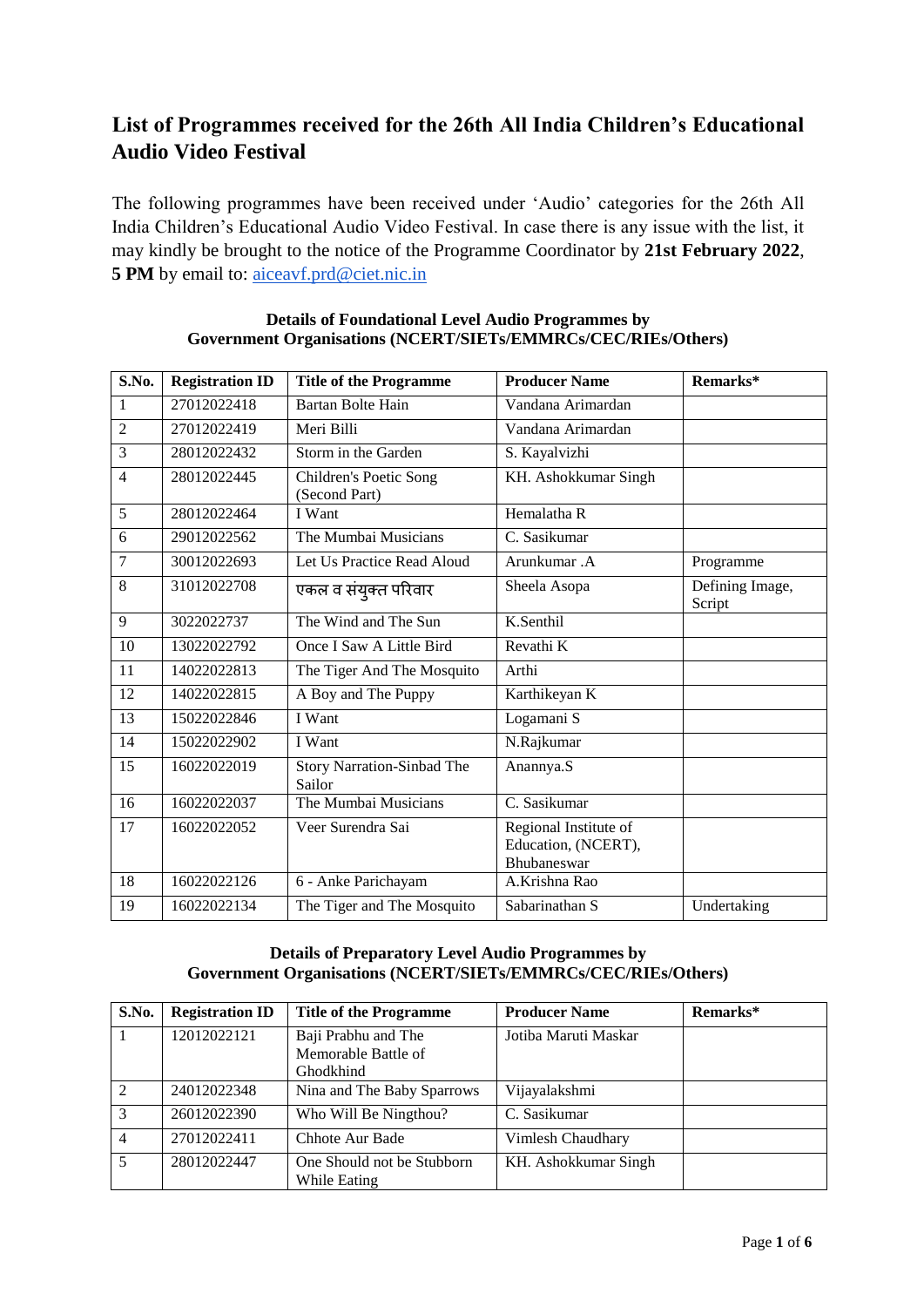| 6  | 28012022451 | One Should not be Stubborn<br>While Eating              | KH. Ashokkumar Singh                                        |                           |
|----|-------------|---------------------------------------------------------|-------------------------------------------------------------|---------------------------|
| 7  | 28012022468 | Photosynthesis                                          | Ashas                                                       |                           |
| 8  | 30012022696 | परिवारों का आना जाना                                    | Sheela Asopa                                                |                           |
| 9  | 6022022750  | The Story of The Road                                   | K.Senthil                                                   |                           |
| 10 | 9022022758  | Dinosaur War On Corona                                  | T.S. Malleswari                                             |                           |
| 11 | 13022022791 | The Little Fir Tree                                     | Revathi K                                                   |                           |
| 12 | 13022022795 | <b>Chuskit Goes to School</b>                           | Karthikeyan K                                               |                           |
| 13 | 13022022803 | Why Education Is Needed?                                | Gautam Indrodia                                             |                           |
| 14 | 14022022805 | The Little Fir Tree                                     | K.Senthil                                                   |                           |
| 15 | 14022022806 | Chuskit's Story                                         | Karthikeyan K                                               |                           |
| 16 | 14022022807 | The Giving Tree                                         | Karthikeyan K                                               |                           |
| 17 | 14022022808 | Story of Sinhasan Battisi-<br>Podcast For CWSN Children | Dr. Seema Sharma                                            |                           |
| 18 | 15022022892 | Helen Keller                                            | N.Rajkumar                                                  |                           |
| 19 | 15022022897 | Gourmet                                                 | T. Gajalakshmi                                              |                           |
| 20 | 15022022933 | Helen Keller                                            | Thamizhventhan G                                            |                           |
| 21 | 16022022007 | Who Will Be Ningthou?                                   | C. Sasikumar                                                |                           |
| 22 | 16022022041 | স্বাস্থ্যকৰ আহাৰে আপোনাৰ<br>শৰীৰক সমৃদ্ধ কৰে।           | Rabia Begum                                                 |                           |
| 23 | 16022022058 | Subhas Chandra Bose                                     | Regional Institute of<br>Education, (NCERT),<br>Bhubaneswar |                           |
| 24 | 16022022140 | The Story of The Road                                   | Sabarinathan S                                              | Programme,<br>Undertaking |

## **Details of Middle Level Audio Programmes by Government Organisations (NCERT/SIETs/EMMRCs/CEC/RIEs/Others)**

| S.No.          | <b>Registration ID</b> | <b>Title of the Programme</b>                           | <b>Producer Name</b>                         | Remarks*         |
|----------------|------------------------|---------------------------------------------------------|----------------------------------------------|------------------|
| 1              | 11012022100            | Patriotic Song                                          | Neha Rastogi                                 | Script           |
| $\overline{2}$ | 21012022294            | Akkarmashi                                              | <b>SIET Kerala</b>                           |                  |
| 3              | 24012022347            | Life History of Indian<br>Scientist Dr. Janaki Ammal    | S. Rajkumar                                  |                  |
| 4              | 27012022407            | Chand Bibi                                              | Vimlesh Chaudhary                            |                  |
| 5              | 27012022409            | Chhai Chapak Chhai                                      | Vimlesh Chaudhary                            |                  |
| 6              | 27012022410            | Maitreyi                                                | Vimlesh Chaudhary                            |                  |
| 7              | 28012022448            | Harmful Effects of Smoke                                | KH. Ashokkumar Singh                         |                  |
| 8              | 30012022639            | 26 वे अखिल भारतीय बाल शिक्षा<br>ऑडियो                   | Ankit Kumar                                  | Synopsis, Script |
| 9              | 30012022700            | विश्व की प्रमुख घटनाएँ                                  | Sheela Asopa                                 | Defining Image   |
| 10             | 9022022760             | Father With Loving Heart                                | T.S. Malleswari                              |                  |
| 11             | 10022022777            | Importance of Education                                 | Gautam Indrodia                              |                  |
| 12             | 14022022816            | Story of Sinhasan Battisi-<br>Podcast For CWSN Children | Dr. Seema Sharma                             |                  |
| 13             | 15022022940            | A Game of Chance                                        | S. Kayalvizhi                                |                  |
| 14             | 16022022085            | Rani Sukadei                                            | Regional Institute of<br>Education, (NCERT), |                  |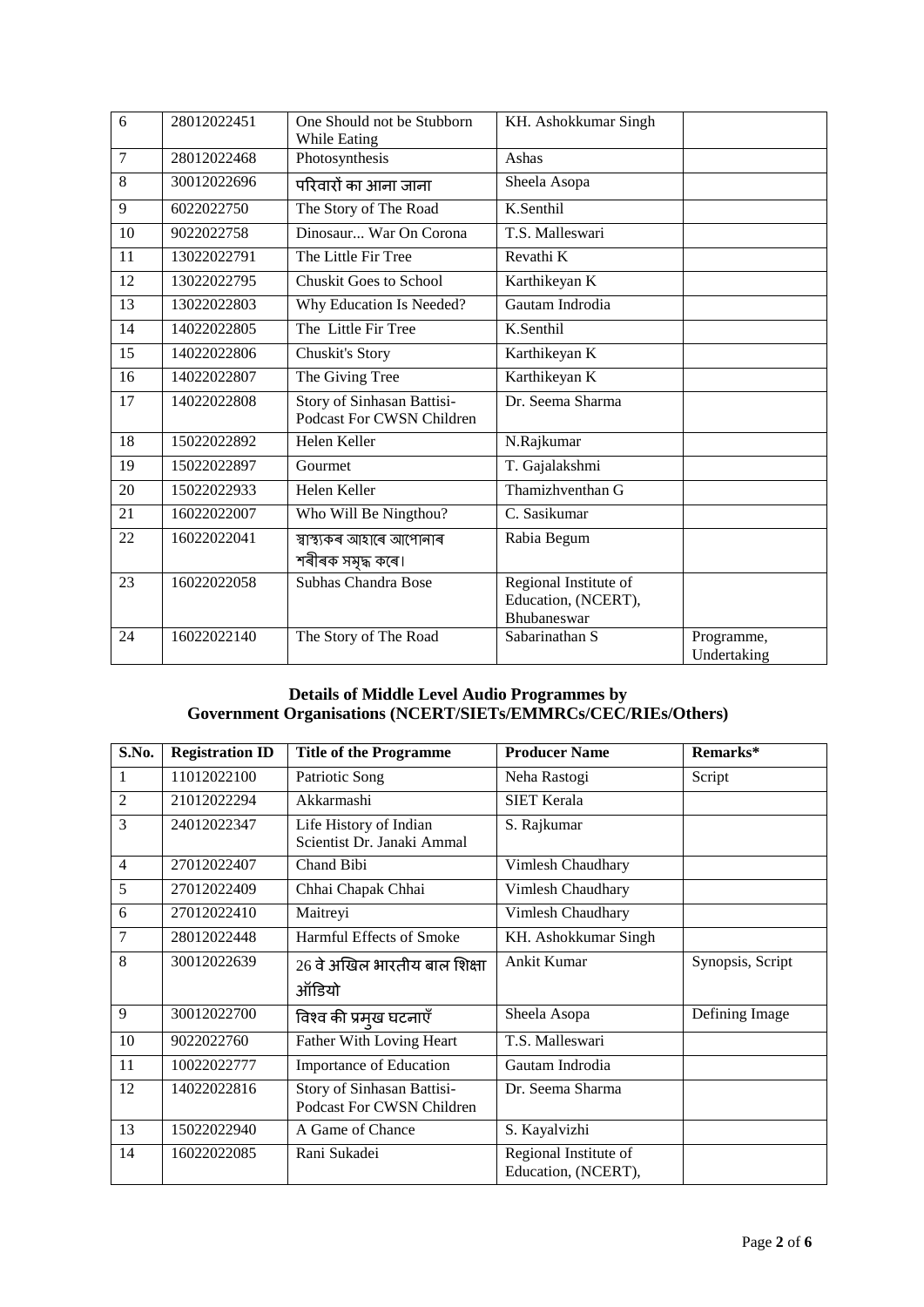|    |             |                    | <b>Bhubaneswar</b>   |                 |
|----|-------------|--------------------|----------------------|-----------------|
|    | 16022022142 | Saanp Humare Mitra | Dr. N.C. Ojha        | <b>Synopsis</b> |
| 16 | 16022022160 | Samaya Nirvahana   | A.Krishna Rao        |                 |
| 17 | 16022022181 | এলান্ধু            | Kangkan Kishor Dutta |                 |

#### **Details of Secondary Level Audio Programmes by Government Organisations (NCERT/SIETs/EMMRCs/CEC/RIEs/Others)**

| S.No.           | <b>Registration ID</b> | <b>Title of the Programme</b>                                                     | <b>Producer Name</b>                                                          | Remarks*       |
|-----------------|------------------------|-----------------------------------------------------------------------------------|-------------------------------------------------------------------------------|----------------|
| $\mathbf{1}$    | 21012022295            | Oru Sangeerthanam Pole                                                            | <b>SIET Kerala</b>                                                            |                |
| $\overline{2}$  | 24012022334            | 10th Class-Kannada Poem-<br>Halagali Bedaru-Lesson<br>Drama                       | Narayan P Bhagwat                                                             |                |
| 3               | 26012022380            | <b>True Height</b>                                                                | P. Sudhakar Babu                                                              |                |
| $\overline{4}$  | 27012022420            | Pashchatap                                                                        | Vandana Arimardan                                                             |                |
| 5               | 28012022441            | Maai Ban Bolan Lage Mor                                                           | Vandana Arimardan                                                             |                |
| 6               | 28012022442            | Thumari- Mishra Khamaj -<br>Manmoham Ki Baji Venu                                 | Vandana Arimardan                                                             |                |
| $\tau$          | 28012022449            | Battle of Khongjom                                                                | Kh. Ashokkumar Singh                                                          |                |
| 8               | 29012022518            | Achariya Prafulla Chandra<br>Ray - A Legend                                       | S. Rajkumar                                                                   |                |
| 9               | 30012022586            | Social Responsibility Of<br><b>Business</b>                                       | Rakesh Kumar                                                                  |                |
| 10              | 30012022644            | Dance                                                                             | <b>Chitransh Gaur</b>                                                         |                |
| 11              | 30012022648            | वीर रस गीत                                                                        | Saumya Sharma                                                                 |                |
| 12              | 30012022705            | भारत में मानव पूँजी का निर्माण                                                    | Sheela Asopa                                                                  | Defining Image |
| 13              | 9022022759             | Teacher-A Driving Force In<br>Rebuilding of Education                             | T.S. Malleswari                                                               |                |
| 14              | 9022022762             | The Oceans Act                                                                    | T.S. Malleswari                                                               |                |
| 15              | 14022022804            | Birsa Munda                                                                       | Ajay Limbaji Patil                                                            |                |
| 16              | 14022022833            | Signposts from the Past: A<br>Podcast about the Chauri<br>Chaura Incident of 1992 | Tanmay Kulshrestha                                                            |                |
| 17              | 15022022849            | Sabse Khatrnak Hota H<br>Hmare Sapno Ka Mar Jana -<br>Hindi Poem                  | Dr. Harpal Singh                                                              |                |
| 18              | 15022022855            | The Duck and The Kangaroo                                                         | P Suvarna                                                                     |                |
| $\overline{19}$ | 15022022901            | The Sound of Music                                                                | Karthikeyan K                                                                 |                |
| 20              | 16022022018            | Khorda Gadke Paik Yodha                                                           | <b>ICT Studio</b> , Regional<br>Institute of Education,<br>NCERT, Bhubaneswar |                |
| 21              | 16022022055            | Suna Bohu                                                                         | Regional Institute of<br>Education, (NCERT),<br>Bhubaneswar                   |                |
| 22              | 16022022056            | An Ideal Life                                                                     | Regional Institute of<br>Education, (NCERT),<br>Bhubaneswar                   |                |
| 23              | 16022022087            | The Silk Road by Nick<br>Middleton                                                | Shivani Arora                                                                 |                |
| 24              | 16022022121            | Bratakaniddam<br>Bratukuniddam                                                    | A.Krishna Rao                                                                 |                |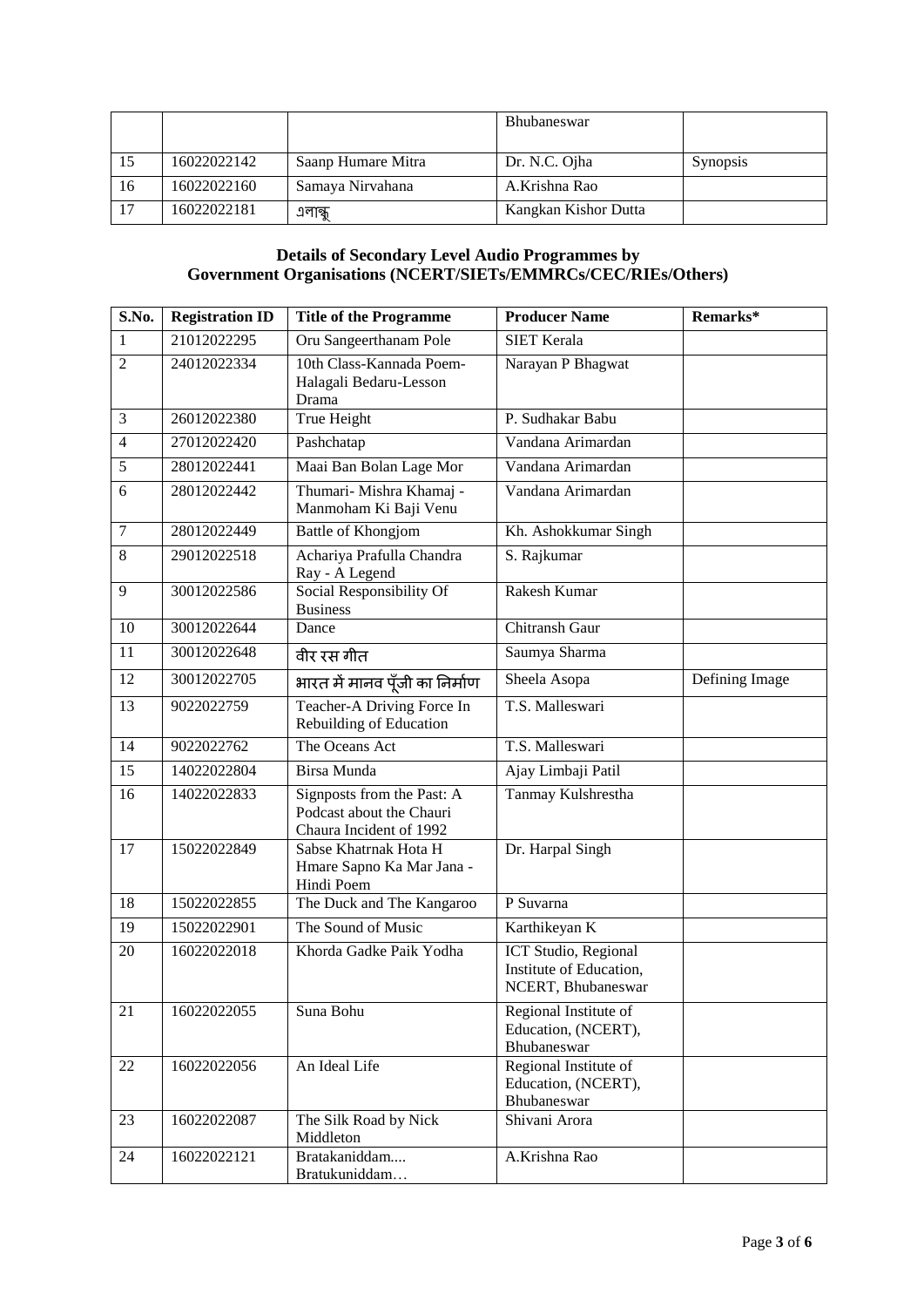| $\Delta$ $\epsilon$<br><u>_</u> | 16022022187 | $^{\sim}$<br>Ours!!<br>Shadow of | $\ddot{\phantom{a}}$<br>Gautam<br>Pujapaija and |  |
|---------------------------------|-------------|----------------------------------|-------------------------------------------------|--|
|                                 |             |                                  | Indrodia                                        |  |

## **Details of Foundational Level Audio Programmes by Independent Filmmakers/Institutions/Teacher & Teacher Educators (Other than the Govt.)**

| S.No.          | <b>Registration ID</b> | <b>Title of the Programme</b>                                  | <b>Producer Name</b>   | Remarks*  |
|----------------|------------------------|----------------------------------------------------------------|------------------------|-----------|
| 1              | 3012202128             | Minni Myaoon                                                   | Umesh Kumar Chaurasia  |           |
| $\mathfrak{D}$ | 13012022137            | Hamayi Boli, Hamay Bol<br>(Geet-Kahani-Paheli Bundeli<br>Mein) | Pranesh Bhushan Mishra |           |
| 3              | 16012022246            | Seekh                                                          | Rizwana Saif           |           |
| 4              | 25012022351            | Lion Goes for a Haircut                                        | <b>Cheviot Kids</b>    |           |
| 5              | 29012022566            | Storm in the Garden                                            | P Shalini              |           |
| 6              | 30012022592            | Holding Hands - Podcast on<br>Inclusive Education              | Kriti Sharma           |           |
| $\overline{7}$ | 4022022745             | Kahani Ki Gathri                                               | Dr. Nidhi Singh        |           |
| 8              | 8022022755             | बादल आये बारिश लाये                                            | Jagmohan Kumar Patel   |           |
| 9              | 15022022848            | Storm in the Garden Play                                       | Indhumathi             | Programme |
| 10             | 15022022864            | <b>When Panchatantra Fables</b><br>Meet Grimm'S Fairy Tales    | Sona Rawat             |           |
| 11             | 15022022891            | Storm in the Garden                                            | Madona                 |           |
| 12             | 15022022898            | Parental Awareness of<br>Handicapped Children                  | Maneesh Dev            |           |
| 13             | 15022022910            | I Want                                                         | K Gandhimathy          |           |
| 14             | 16022022038            | Storm in the Garden                                            | P. Shalini             |           |
| 15             | 16022022073            | Shape Hunt                                                     | Dr Jasmeet Kaur        |           |

## **Details of Preparatory Level Audio Programmes by Independent Filmmakers/Institutions/Teacher & Teacher Educators (Other than the Govt.)**

| S.No.          | <b>Registration ID</b> | <b>Title of the Programme</b>                       | <b>Producer Name</b>   | Remarks*                                                          |
|----------------|------------------------|-----------------------------------------------------|------------------------|-------------------------------------------------------------------|
| 1              | 11012022108            | Learning Parts of Speech<br>Through Poem - Story    | Parveen Kumar          |                                                                   |
| $\mathfrak{D}$ | 16012022206            | Artificial Intelligence to<br>Combat Climate Change | Viaan Sharma           | Fee Receipt,<br>Programme,<br>Defining Image,<br>Synopsis, Script |
| 3              | 28012022431            | Comparison of Fractions                             | <b>Upma Narang</b>     | Defining Image                                                    |
| 4              | 30012022692            | <b>Bones and Muscles</b>                            | Rishabh YS             |                                                                   |
| 5              | 15022022839            | Khilonewala                                         | Dheeraj Kumar          |                                                                   |
| 6              | 15022022842            | Nav Banao Nav Banao                                 | Dheeraj Kumar          |                                                                   |
| 7              | 15022022851            | Nina and the Baby Sparrows<br>Play                  | Indhumathi             |                                                                   |
| 8              | 15022022899            | The Yellow Butterfly                                | Arivazagan             | Programme                                                         |
| 9              | 16022022030            | Flying High                                         | Rashmi P Raju          |                                                                   |
| 10             | 16022022036            | सीख                                                 | Priyanka Upadhyay      | Progamme                                                          |
| 11             | 16022022074            | My Travel Diary: Golconda<br>Fort                   | Krishnaa Somanath Bhat |                                                                   |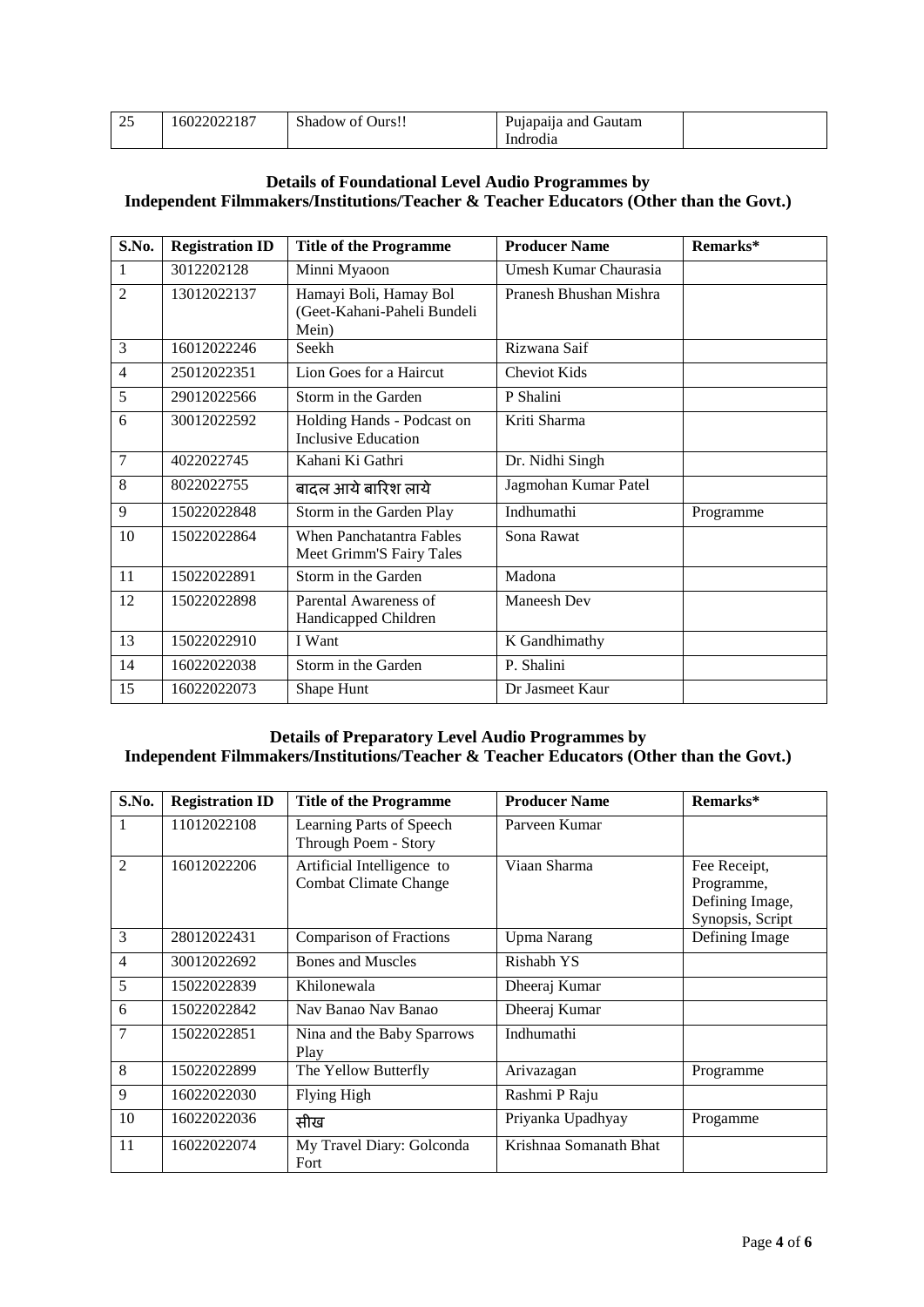|     |                      | ---                                                     |  |
|-----|----------------------|---------------------------------------------------------|--|
| . . | 130<br>16022022<br>. | $\sim$ la se $\sim$<br>sha<br>.<br>Unnaora<br>_________ |  |
|     |                      |                                                         |  |

## **Details of Middle Level Audio Programmes by Independent Filmmakers/Institutions/Teacher & Teacher Educators (Other than the Govt.)**

| S.No.          | <b>Registration ID</b> | <b>Title of the Programme</b>                           | <b>Producer Name</b>  | Remarks*                                  |
|----------------|------------------------|---------------------------------------------------------|-----------------------|-------------------------------------------|
|                | 14012022148            | Aarti                                                   | Suchitra Studio       |                                           |
| $\overline{2}$ | 16012022207            | Active and Passive Voice<br>Song                        | Priti Mohanty         |                                           |
| 3              | 16012022248            | Savera                                                  | Rizwana Saif          |                                           |
| $\overline{4}$ | 28012022434            | Paheli: An Untold Story                                 | Anushka               |                                           |
| 5              | 28012022450            | Transportation System in<br><b>Plants</b>               | Tojo Job              |                                           |
| 6              | 28012022467            | Inclusive and Life-Education<br>with Toto Chan          | Parveen Kumar         |                                           |
| $\overline{7}$ | 31012022719            | <b>Honey Trove</b>                                      | Geethanjali Gollapudi |                                           |
| 8              | 14022022810            | The Power of Opening Up                                 | Raminder Kaur Mac     |                                           |
| 9              | 15022022858            | Andha Vyakti or Lalten                                  | Asha Rani Suman       |                                           |
| 10             | 16022022153            | Tutorial Video Lecture for<br>Diffrently Abled Students | Anshu Sheoran         | Programme, fee<br>Challan,<br>Undertaking |
| 11             | 16022022167            | सायकल म्हणते मी आहे ना                                  | Archana Mhatre        |                                           |

#### **Details of Secondary Level Audio Programmes by Independent Filmmakers/Institutions/Teacher & Teacher Educators (Other than the Govt.)**

| S.No.          | <b>Registration ID</b> | <b>Title of the Programme</b>                    | <b>Producer Name</b>                      | Remarks*    |
|----------------|------------------------|--------------------------------------------------|-------------------------------------------|-------------|
| 1              | 16012022225            | Indiaaskswhy: A Science                          | Shweata N. Hegde and                      |             |
|                |                        | Podcast                                          | Ruchi Manglunia                           |             |
| $\overline{2}$ | 16012022244            | Pankh Hote To                                    | Rizwana Saif                              |             |
| 3              | 25012022354            | Tambaku Se Ajadi                                 | Dr Shilpa Deshpande                       |             |
| 4              | 29012022501            | New Hope (Aasha Ki Kiran)                        | Ghanashyam Biswas                         |             |
| 5              | 29012022547            | Aaturi Daini                                     | Tanushri Bhattacharya                     |             |
| 6              | 30012022598            | Puns in English                                  | Gopalakrishnan T. A. and<br>Praveen Menon |             |
| $\overline{7}$ | 30012022687            | Plight of Casual Labor During<br>Pandemic        | Deshna Jain                               |             |
| 8              | 30012022702            | Youth                                            | Amit Agarwal                              |             |
| 9              | 10022022770            | Secret of Smog                                   | Dr. Ritu Bala                             |             |
| 10             | 14022022812            | Mrs. Kaul's Lesson for the<br><b>Bullies</b>     | Raminder Kaur Mac                         |             |
| 11             | 15022022843            | Yeh Deep Akela                                   | Dheeraj Kumar                             |             |
| 12             | 15022022865            | Khoya Hua Maharashtra                            | Dr. Reshama Sanadi                        |             |
| 13             | 15022022904            | Mathematics Simplified                           | Anjali Sharma                             |             |
| 14             | 16022022021            | Finance 101                                      | Gopika Sumith                             |             |
| 15             | 16022022026            | Consumer Rights - An<br><b>Imperative Gadget</b> | Anna Varghese and Divya<br>Clarance       |             |
| 16             | 16022022078            | श्रीमद्भगवद्गीता पर कविता                        | Sahil Sharma                              | Synopsis    |
| 17             | 16022022123            | श्रीमदभगवदगीता पर कविता                          | Sahil Sharma                              | Fee Challan |